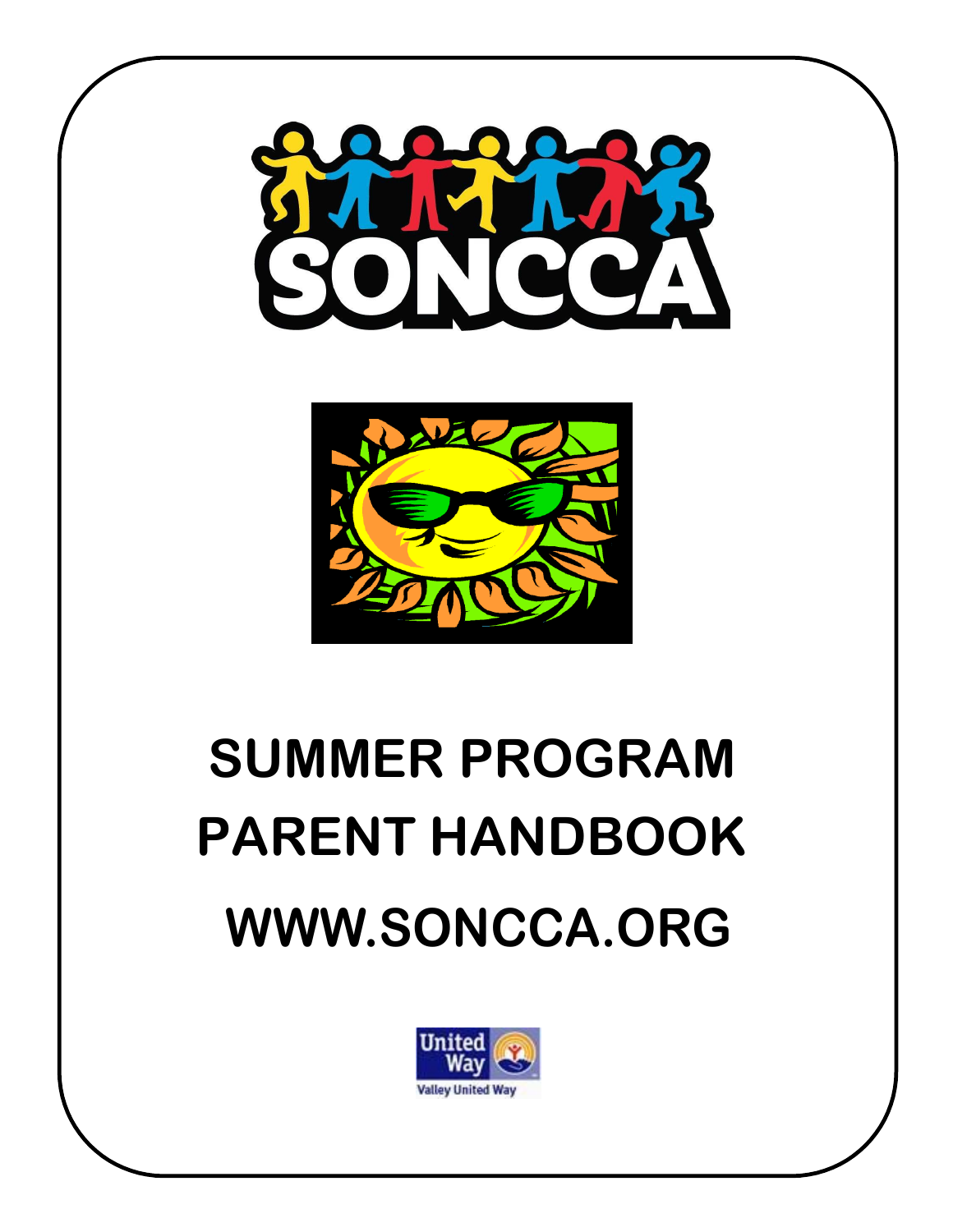# **SONCCA 2022 SUMMER PROGRAM PARENT HANDBOOK TABLE OF CONTENTS**

- Page 1: General Information
- Page 2: Conduct Policies

#### **General Operational Policies**

- Page 3: Enrollment Eligibility; Registration Process; Child Custody Policy
- Page 4: Enrollment Status Changes; Health Information Requirements & Procedures
- Page 5: Snacks; Lunch
- Page 6: Wet 'N' Wild Days; Half & Full Day Outings; Sign-In & Sign-Out Policy
- Page 7: Absentee Policy; Bus Transportation; Late Child Pick-Up; Policy Emergency Closings
- Page 8: Parent Participation; Parent Feedback
- Page 9: Withdrawal from Program Policy; Tuition & Fee Policies
- Page 10: Child Pick-Up Fees; Returned Check Fees
- Exhibit A: Accident Report Form
- Exhibit B: Incident Report Form
- Exhibit C: Parent Concern Report
- Exhibit D: Participant Information Change Form

# **SONCCA E.I.N. # (Tax I.D. Number): 06-1155484**

*These handbook policies do not constitute a contract, and SONCCA reserves the right to modify or eliminate any of the existing policies at any time, with or without notice.*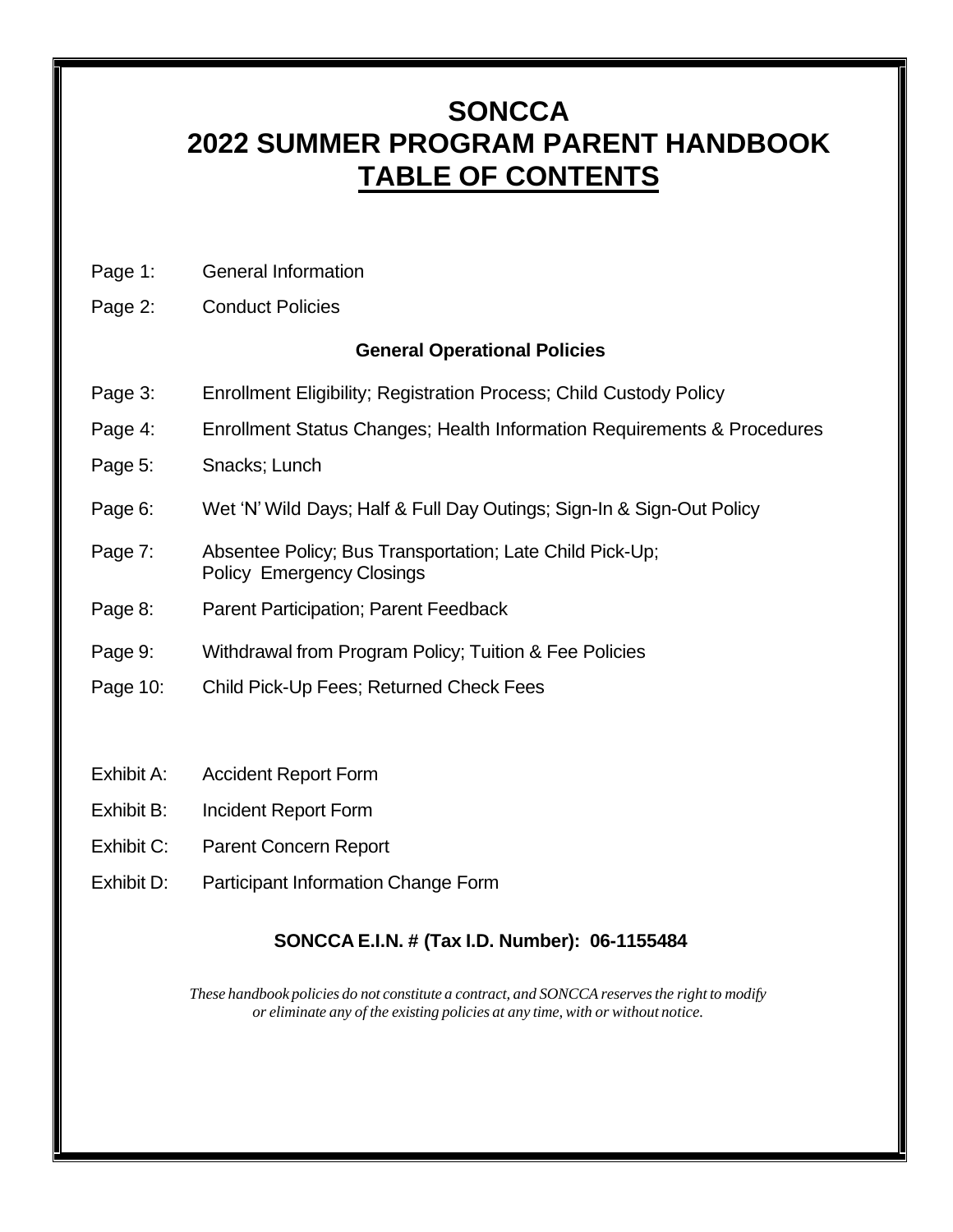#### 2022 SUMMER PROGRAM PARENT HANDBOOK

**SONCCA (Seymour-Oxford Nursery & Child Care Association, Inc.)** was organized in 1985 to provide affordable, before- and after-school care for children of school age living in Seymour and Oxford while their parent(s) are working or participating in an established training program. SONCCA has also provided a full day Summer Program for the past sixteen years.

SONCCA's state licensed summer program is located at Seymour Middle School in Seymour. Our summer program hours of operation are from 7:00 a.m. until 6:00 p.m. from June 27<sup>th</sup>, 2022 until August 12<sup>th</sup>, 2022. The program serves children in grades K - 8.

Breakfast and two snacks will be provided daily.

SONCCA is governed by a volunteer Board of Directors. Parents are invited to apply for membership on the Board. SONCCA is supported by parent fees, grant funds, and private contributions. Tax deductible contributions may be made to SONCCA through the United Way donor option plan or by direct contribution. To maintain high quality but keep parent fees low, the Association is also involved in fundraising activities. Parents are encouraged to be involved by assisting with fund raising events and participating on the Board Committees.

Any concerns, questions or suggestions may be discussed with the Executive Director, Administrative Assistant or Bookkeeper. If the staff is unavailable, please leave a message on the answering machine. Your call will be returned as soon as possible. You may also write to SONCCA, Inc., 256 Bank Street, Seymour, CT, 06483, in care of the Executive Director, Bookkeeper, or Chairman of the Board of Directors.

#### **TELEPHONE NUMBERS**

| SONCCA - Seymour Middle School | 203-888-4513 x 1253 |
|--------------------------------|---------------------|
| SONCCA - Administrative Office | 203-888-1655        |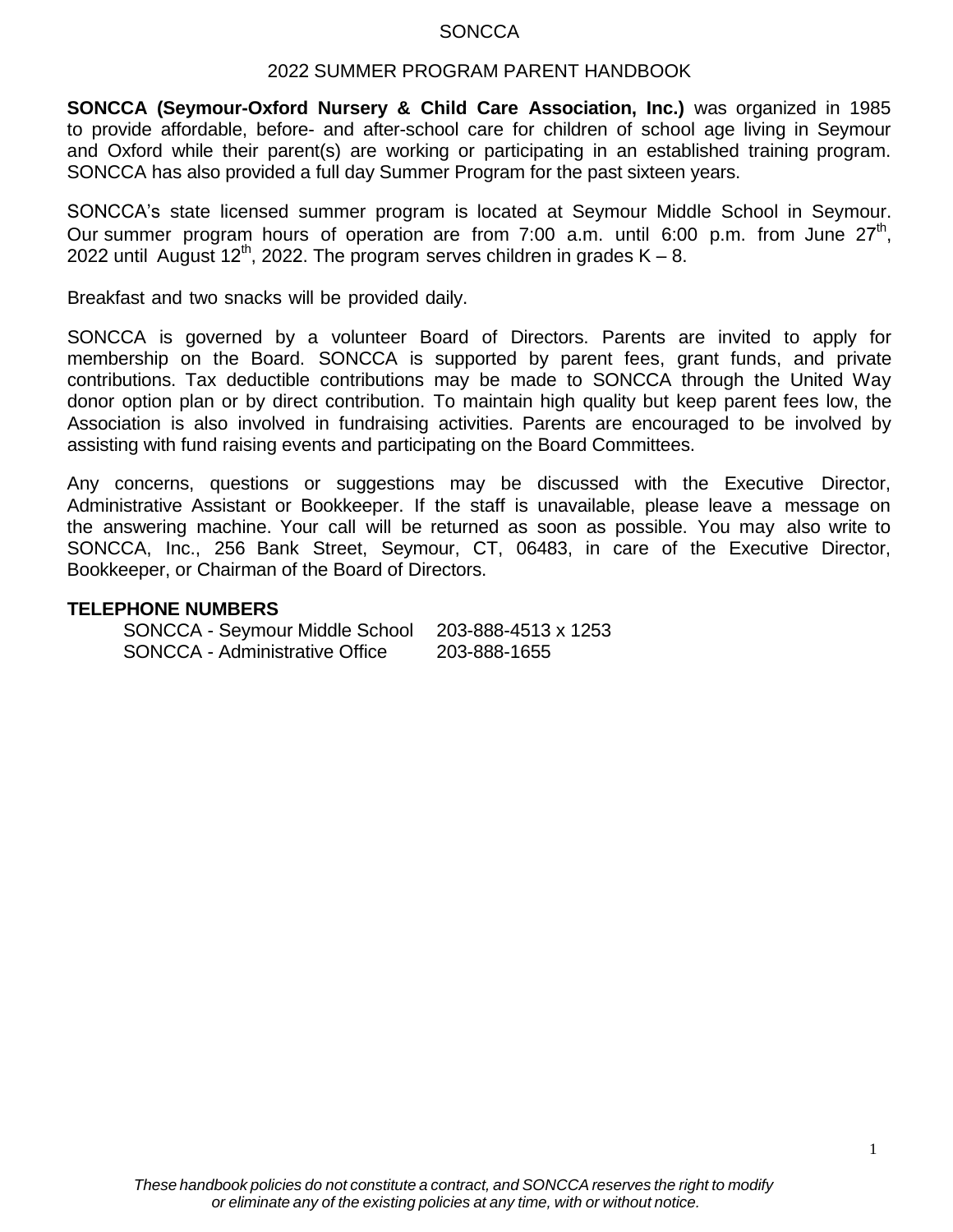#### 2022 SUMMER PROGRAM PARENT HANDBOOK

## **RULES OF CONDUCT AT SONCCA CENTERS**

Guidelines are established and followed to ensure the safety of each child and the safety of the group; to protect the rights of both the individual and the group; and to provide a positive atmosphere for growth in personal control and responsibility; therefore:

1. Children's and staff's safety is maintained at all times.

- 2. Only appropriate and respectful language is used.
- 3. School and SONCCA property is treated with respect.
- 4. All persons shall follow safety rules and/or directions from the staff.
- 5. A peaceful atmosphere will be maintained.
- 6. Smoking is prohibited in all SONCCA Centers and in any area where children are present.
- 7. Bullying and discrimination will not be tolerated.

Rules will be discussed with the children, allowing them to have a voice in implementation of the rules, which will then be posted. Children will be involved in daily planning to provide them with opportunities to be creatively involved in areas of their interest. Group size will be monitored. Individual children will receive guidance to redirect behavior. The handling of any situation depends on the developmental level of the child and the specifics of the incident.

In order to protect the well-being of the children in the program, the Site Supervisor and Executive Director are authorized to suspend anyone who fails to follow the Rules of Conduct or endangers any of the children in any way. If any child or family member is unable to function cooperatively within the framework of the program, SONCCA reserves the right to terminate the child's enrollment.

Parents will discuss SONCCA's behavior policies with a SONCCA staff person and sign a form to that effect.

# **PROCEDURES FOR DEALING WITH MISCONDUCT**

1. Staff shall not use abusive, neglectful, corporal, humiliating or frightening punishment under any circumstances. No child shall be physically restrained unless it is necessary to protect the safety and health of the child, or others.

2. Individuals will be asked to change behavior that is inappropriate, disruptive or unsafe.

3. Staff will make every effort to redirect the child's behavior. To accomplish this, the child may be asked to take a break away from the group for a short period of time, not to exceed five minutes. The child will then have an opportunity to regain control and discuss the problem with a staff member. If none of the above measures are effective, a parent will be called and asked to remove the child from the program for the remainder of the day.

4. Removal of a child from the group for disciplinary or health reasons shall be to a location where visual staff supervision will be maintained.

5. Parents will be asked for their support in changing their child's behavior. Continued inappropriate, unchanged behavior may result in suspension or dismissal from the program. Usually parents will receive a written, thirty-day notice of the pending dismissal of their child. Depending on circumstances, parents may be given less than a thirty-day written notice of their child's pending dismissal.

6. Parents should feel free to consult with the Site Supervisor or the Executive Director regarding their child's conduct. If necessary, they may also bring the matter to the attention of the Board of Directors for consultation.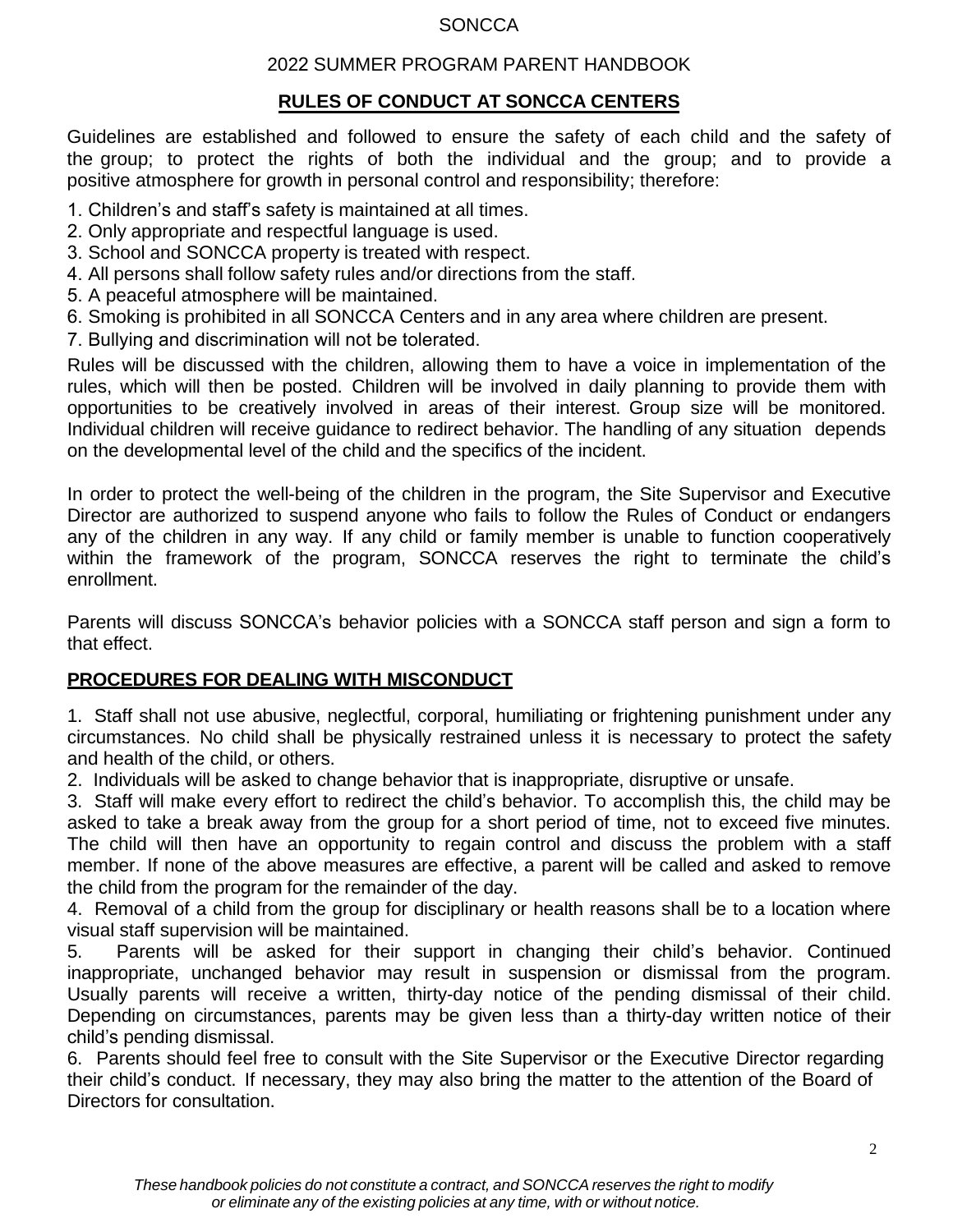#### 2022 SUMMER PROGRAM PARENT HANDBOOK

7. All violations will be properly documented in the form of a written incident report (See Attachment: Exhibit B). The written incident report will be reviewed with the parent/guardian and documented in SONCCA files. Confidentiality will be maintained at all times.

#### **GENERAL OPERATIONAL POLICIES**

#### **ENROLLMENT ELIGIBILITY:**

Enrollment is open to any child ages 5 and over who is currently enrolled in school grades Kindergarten through  $8<sup>th</sup>$  grade provided the program is able to meet the needs of the child and the child can interact appropriately in a group setting. Enrollment shall be granted without discrimination with regard to gender, race, color or creed.

Parents will be asked to complete several state-required enrollment forms before their child can participate in the program. These forms remain at the center and contain emergency information, permission agreements and release authorizations. Parents are also required to provide a copy of their child's most recent health record at the time of registration. **Children will not be allowed to attend SONCCA without a health record on file.** A copy of the health record can be obtained from your health care provider or from the school nurse.

#### **REGISTRATION PROCESS:**

The registration process is as follows:

- Registration will be open to everyone beginning April 06, 2022
- A minimum of two weeks' registration is required.
- Registration may either be mailed or dropped off to SONCCA at 256 Bank Street in Seymour.
- Only complete registration packets will be processed. It is important that parents carefully read and complete the enrollment packet.
- A registration fee of \$25.00/child and a deposit of \$50 per week is due at the time of registration.
- Registrations will not be processed for anyone with an outstanding balance (including overdue late fees).
- Registrations will be processed on a first-come, first-served basis according to the above schedule.

#### **CHILD CUSTODY POLICY:**

In the event of a divorce or parental separation, SONCCA should be provided with a copy of a divorce decree or other similar court order awarding custody or physical possession. In the event a divorce is recent and the court document is forthcoming, a letter from the custodial parent's attorney indicating the court's decision will be accepted in the interim. However, a copy of the court document must be provided as soon as it is received. Parents who cannot provide this documentation must understand that SONCCA is legally obligated to release the child according to the dictates of the parent(s) who signed the registration form.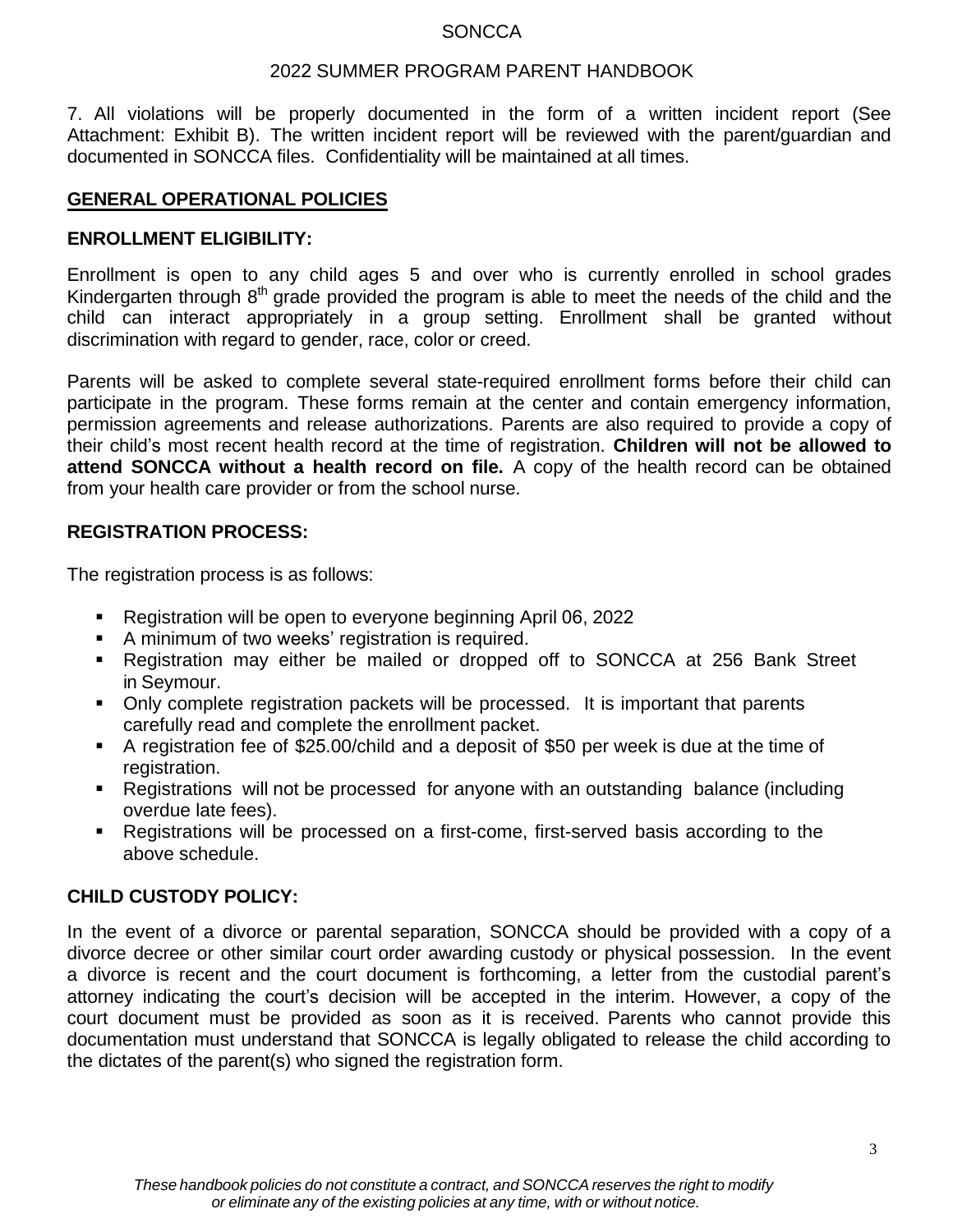#### 2022 SUMMER PROGRAM PARENT HANDBOOK

#### **ENROLLMENT STATUS CHANGES:**

Any changes in your child's enrollment status must be documented on a Participant Information Change Form (See Attachment: Exhibit D) and submitted to the Administrative Office for processing. Changes in enrollment status include, but are not limited to:

- Change of Address
- Change of Work or Home Telephone Number
- Change in Emergency Contact
- **Emergency Contact Change of Address or Phone Number**
- **Change in Needed Days/Times of Care**
- **Change in Vacation Week.**

Additional Participant Information Change Forms may be obtained from the program, website or Administrative Office. It is imperative that all participant information is updated as necessary.

#### **HEALTH INFORMATION REQUIREMENTS & PROCEDURES:**

You will be asked to provide certain medical information concerning your child, including any special health problems such as allergies or requirements for prescription medication. For those children requiring the administration of medication during the hours of enrollment, our policy allows that medication may be administered to a child by a trained staffperson with written order of an authorized prescriber and the written permission of the child's parent/legal guardian on file at the site. These Medications include oral, topical, inhalant or injectable medications. To administer medications, SONCCA requires the following: a current, completed Administration of Medication Authorization Form; the medication in its original prescription, child-resistant container stating child's name, physician's name, dosage, date and time medication is to be started and ended and the physician's directions for dispensing; if more than one medication is provided, a written action plan from the physician explaining medication priority; the medication handed directly to the Site Supervisor to be stored in a locked medications storage box either in the refrigerator or locked storage area inaccessible to children; and medications signed into the medication book by parents. Parents are responsible for updating the authorization form and providing unexpired medications. All unused medication will be returned to the parent or destroyed if it is not picked up within one week following the termination of the order.

SONCCA reserves the right to refuse to administer medication for which staff has not been trained or which can be administered outside program time. If a parent does not provide the medication for a child whose physical form states that s/he takes a specific medication, SONCCA needs a signed statement from that parent stating that fact.

If your child becomes ill during the program, we will telephone you so that you can make arrangements for the child to be picked up. If your child is injured, you will be notified immediately, and emergency medical personnel will be contacted, if necessary. First aid will be administered by our first aid certified staff. Parents are expected to carry insurance for their children. SONCCA does not carry "medical payments for children" insurance. All accidents will be appropriately documented on an Accident Report. (See Attachment: Exhibit A).

4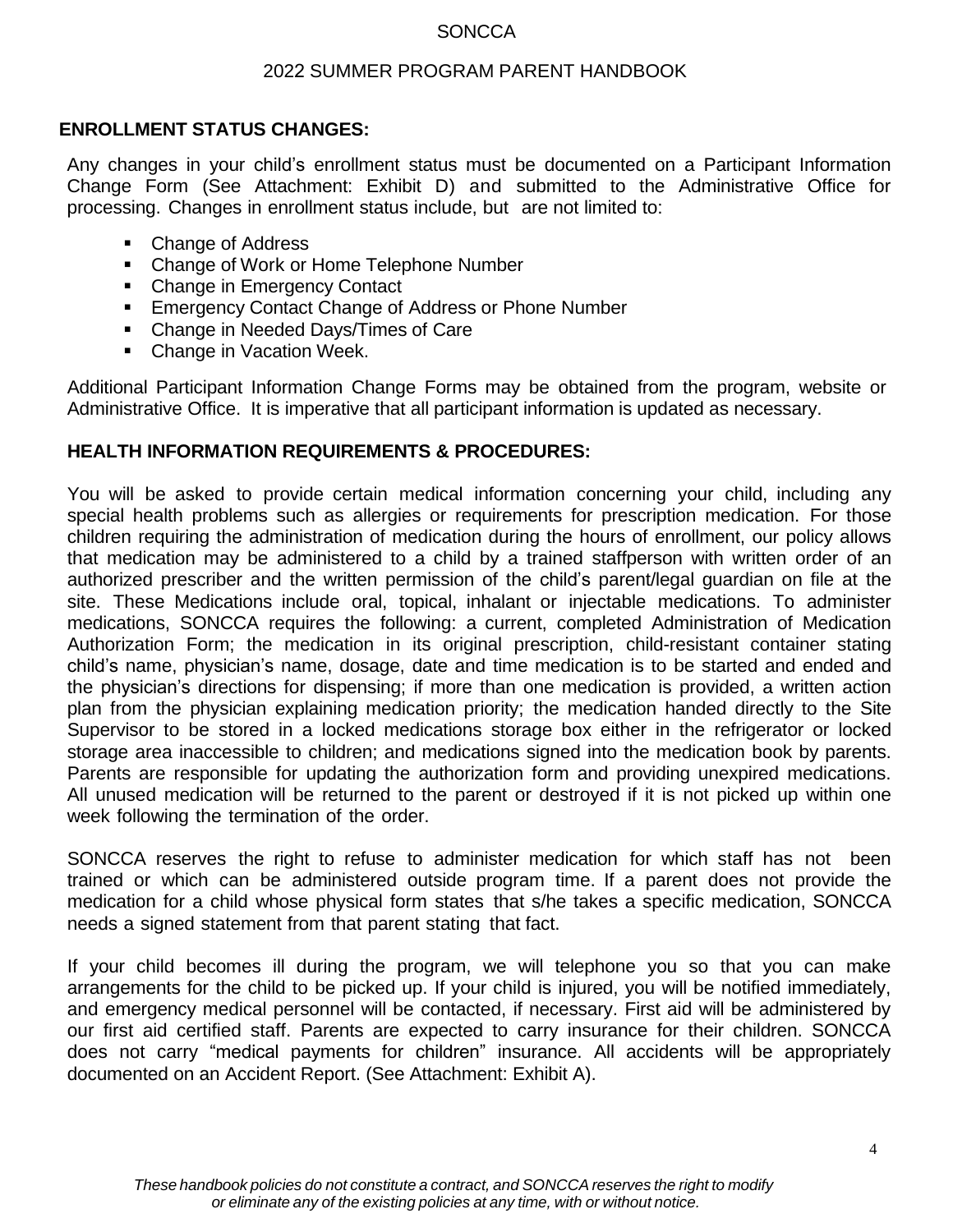#### 2022 SUMMER PROGRAM PARENT HANDBOOK

Your child should not attend the program if he or she has:

- a fever over 100 degrees;
- a skin or eye infection (pink eye, impetigo, etc.) that could be transmitted to another person;
- diarrhea 2 times in two hours;
- vomiting;
- **EXCESSIVE OF prolonged lethargy.**

You are requested to notify SONCCA Staff in the event your child will be absent from the program. Please call the program location first. If no one is available, please call the office. The office and the program have answering machines or voicemail.

If your child contracts a communicable disease, we ask that you notify the center as soon as possible so that the other parents can be advised of the situation. Your child's identity will be kept confidential.

# **SNACKS:**

A nutritious breakfast will be provided daily and a snack will be provided in each "half day" session. A copy of the menu will be provided to you no later than two weeks in advance of the program. The menu will also be posted on the program bulletin board. Breakfast may consist of bagels, bread, cereal, fruit and 100% juice or milk. The snack may consist of a beverage of 100% juice or milk and a food item, including but not limited to: crackers, yogurt, cheese, fruit, raw vegetables, gelatin and pudding. Jugs of ice water will always be on hand, particularly during outdoor activities.

Individual religious and physical dietary needs/restrictions are respected and nutritious substitutions are provided. Please notify the program of any food allergies. Alternative snacks are made available. Special needs are explained matter-of-factly to the children. Sugar, salt and fat content are monitored. High calorie sweets such as candy, cake, brownies, soda, etc., are served only on special occasions.

# **LUNCH:**

Parents must supply a brown bag lunch unless noted on the Activity Calendar. Lunches should include a beverage. Please note that beverages should be stored in a thermos. Glass containers are not allowed. SONCCA respectfully requests that all foods brought from home comply with the State License recommended guidelines (note suggestions above).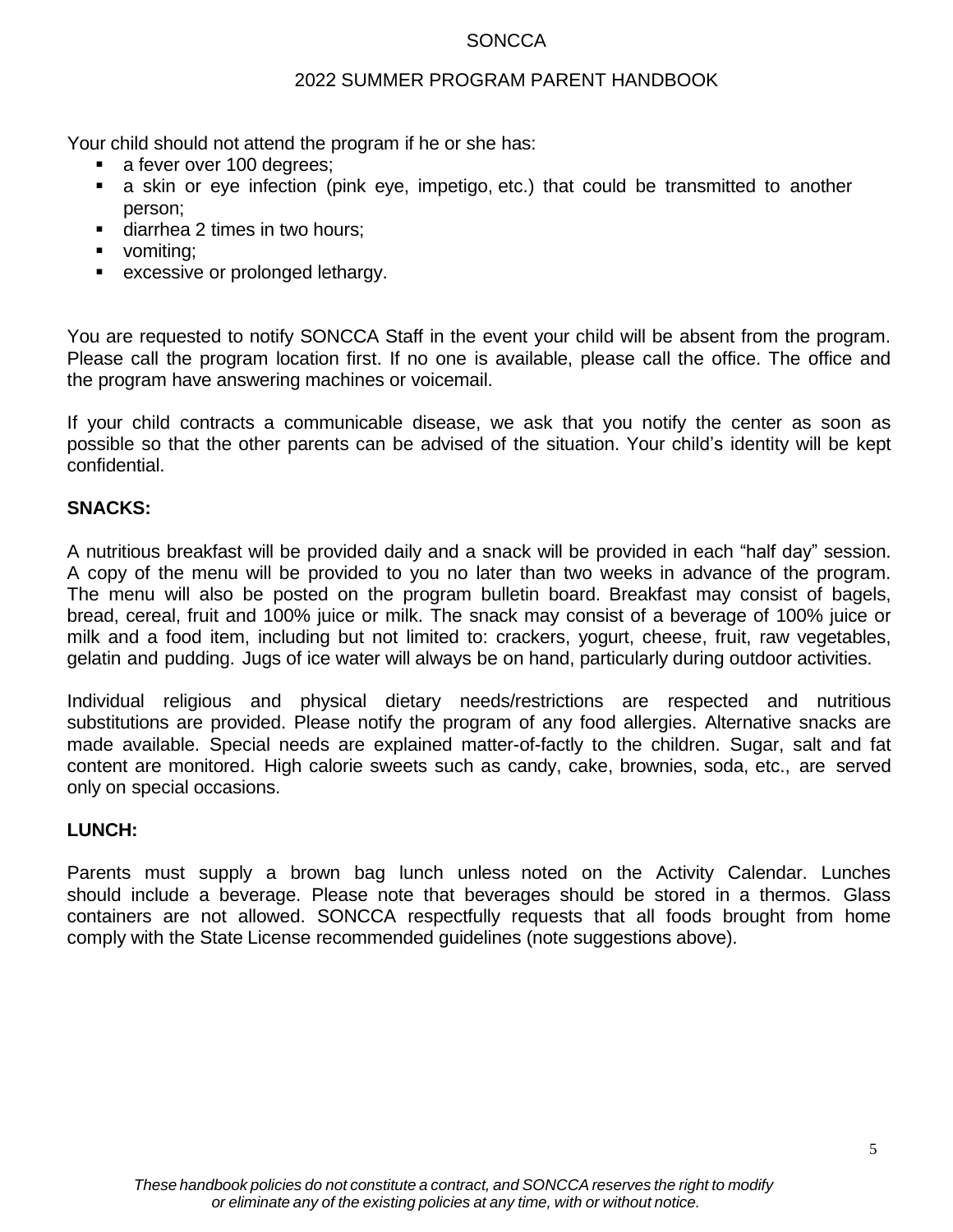#### 2022 SUMMER PROGRAM PARENT HANDBOOK

#### **WET "N" WILD DAYS:**

Wet "n" Wild Days will be provided weekly. Activity calendars will be provided at the start of camp.

Parents are expected to ensure that their child(ren) arrive prepared for swim days. Children should have an appropriate bathing suit, sneakers and/or water shoes, a towel and a plastic bag to store wet clothing items.

#### **FIELD TRIPS:**

A Field Trip and Transportation Permission Form will be provided for each outing. in the registration packet and must be completed to authorize a child to participate in any and all trips.

Every child will receive a SONCCA Summer Program t-shirt at the beginning of the program. Children will be expected to wear their t-shirts on all outings. Children will not be permitted to attend field trips without their t-shirt.

**Depending on the times of a field trip, half day children (8:00 – 1:00 or 1:00 to 6:00) may pay to attend the trip or choose not to attend SONCCA on that field trip day. No staff will be available at S O N C C A - Seymour Middle School during any field trips.**

#### **SIGN IN & SIGN OUT POLICY:**

# **Due to Covid-19, an e-mail update will be sent out prior to the start of the Summer Program regarding drop-off and pick-up procedure.**

The only individuals permitted to sign the child out are the full-time legal guardians and those listed on the current child-release authorization form. **Due to State regulations, there can be NO exceptions to this policy!** We cannot accept telephone or fax instructions adding additional pick-up persons. Authorizing additional persons must be completed in person by writing the name(s) on the child's registration form and dating and initialing the change. It is the responsibility of the parents to alert staff members of custody issues that may affect child release authorizations.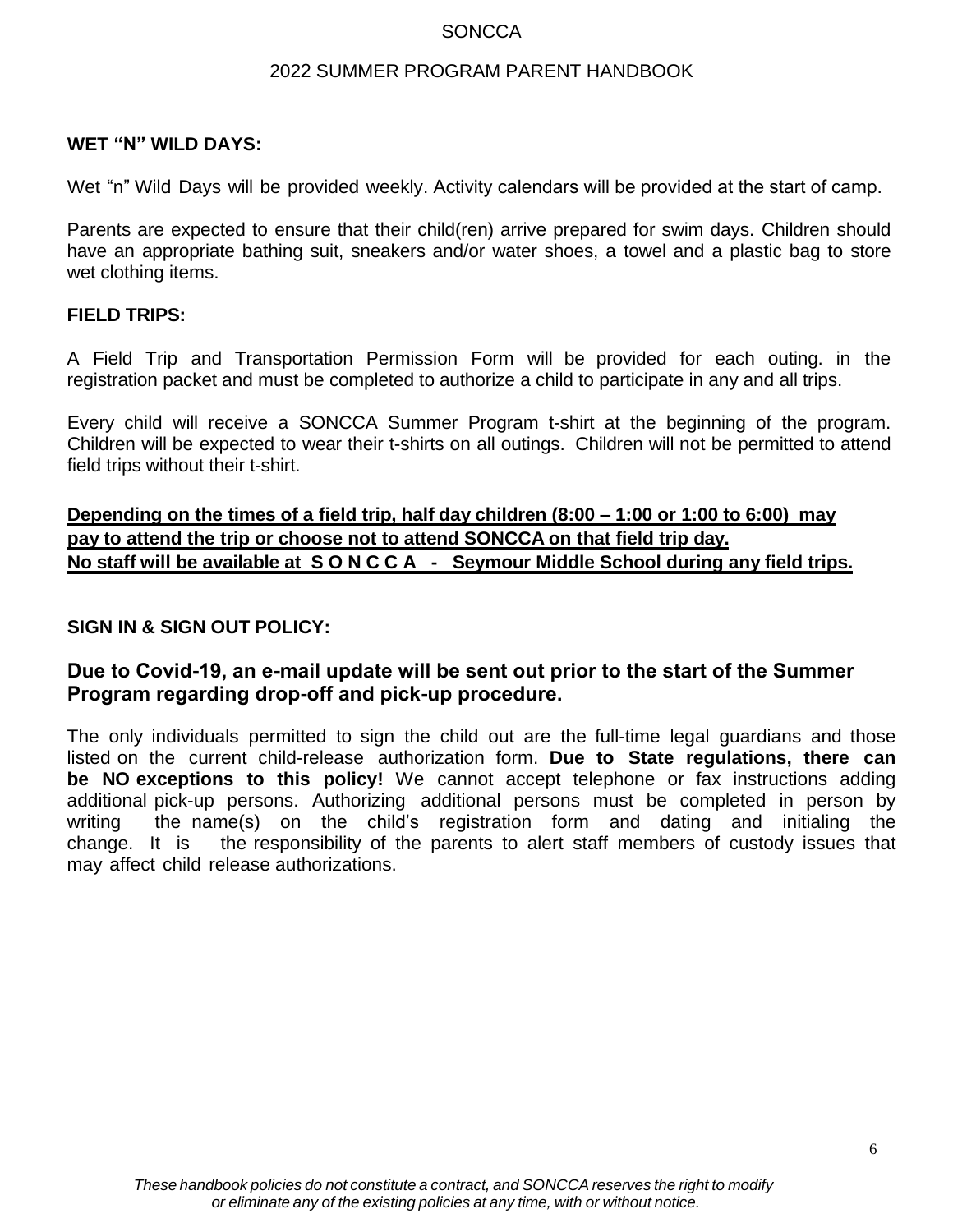## 2022 SUMMER PROGRAM PARENT HANDBOOK

#### **ABSENTEE POLICY:**

Please note that you are encouraged to notify the SONCCA staff if your child will be absent from the program. Please call the site first. If no one is available, please contact the office. The administrative office and site have answering machines, or voicemail, so that you may leave a message.

#### **BUS TRANSPORTATION:**

Bus transportation will be provided by licensed carriers to and from the program during scheduled recreational facilities for planned trips. Transportation Permission Forms are required for each such activity.

Three incidents of misconduct on the bus can result in suspension or dismissal from the program. Parents will be advised of each incident in writing and will be issued a 15-day written notice of their child's removal from the program should dismissal become necessary. Parents may be given less than a 15-day notice of dismissal depending on the severity of the circumstances.

#### **LATE CHILD PICK-UP POLICY:**

Two staff members are required to remain at the site until all children have been picked up. It is the parent's responsibility to notify the site if he/she anticipates being delayed in picking up a child or if an emergency arises. Alternate pick-up arrangements should be made to avoid the assessment of the late pick-up fees. SONCCA will impose a late pick-up fee of \$20.00 per fifteenminute period per family on any parent who picks up their child(ren) after the enrolled block of time. This late charge will be billed on a weekly basis.

Three late pick-ups can be cause for dismissal from the program. If the staff does not hear from you by 6:15 PM, the designated relatives or friends listed on your forms will be contacted to pick up your child. If no one can be reached, the Staff will contact the Executive Director who will notify the appropriate state agency – DCF (1-800-842-2288) and the Seymour Police Dept. (888-2525). These agencies can provide safe, temporary care for your child in the event you have not contacted the center and no authorized person could be reached.

#### **EMERGENCY CLOSINGS:**

Should SONCCA need to close the program early due to an emergency situation, every parent will be notified and will be expected to pick up their child(ren) immediately.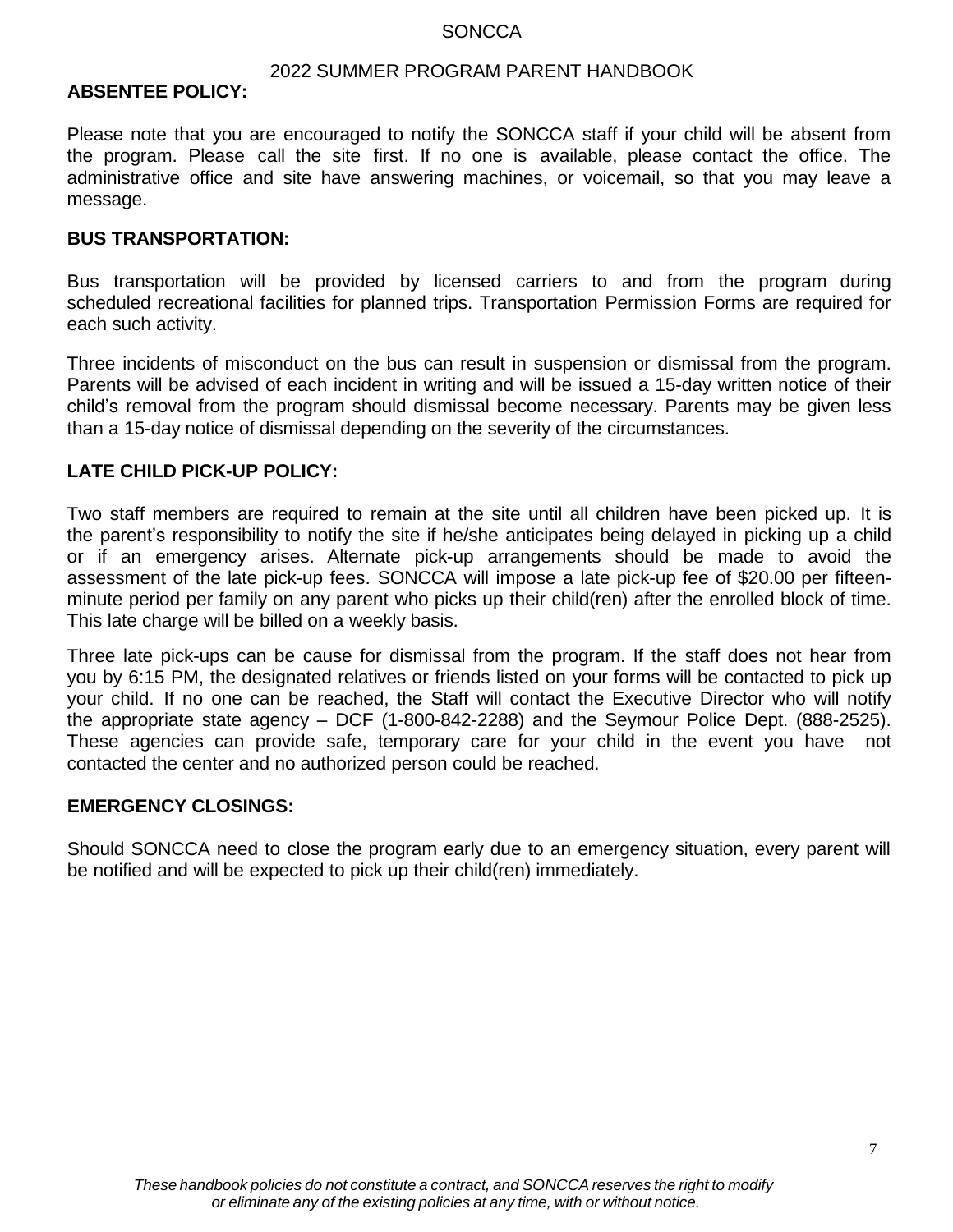# 2022 SUMMER PROGRAM PARENT HANDBOOK

#### **PARENT PARTICIPATION:**

Parents are always welcome to visit when the intent is to view the program. Removing the child from the group to visit one on one with your child for any length of time or on a regular basis is discouraged.

SONCCA is always looking for new ideas and program suggestions. Do you have, or know something that will enrich the program? Are you able to sing, dance, play an instrument, new game, etc? If so, would you be willing to share your talent with us?

#### **PARENT REMINDERS:**

It is the responsibility of the parent to let us know when:

- Your child is going to be absent;
- You will be delayed in picking up your child;
- You need to change the hours you requested;
- You have a change of address or phone number at home or work;
- Your emergency contacts have a change of address or phone number;
- Something is happening at home that may be affecting your child;
- **Your child contracts a communicable disease;**
- You don't understand a procedure, a communication, a request, etc.;
- You are pleased or have a comment about the program.

#### **PARENT FEEDBACK:**

Your feedback on all aspects of our program helps us maintain and improve the quality of the services offered. Please share your thoughts and feelings with the staff at your child's site. A Parent Questionnaire will be distributed upon commencement of the program for your written feedback.

In the event that you have a complaint or concern regarding the SONCCA program or its policies, please attempt to solve the problem directly with the site supervisor (see attachment: Exhibit C). If the situation remains unresolved, you may contact the Executive Director. If the situation continues or cannot be resolved through these individuals, you may send a written statement to the Chairman of the Board of Directors, c/o SONCCA, Inc., 256 Bank Street, Seymour, Connecticut, 06483. Your written report should explain the situation, specify the efforts made to correct the situation, and provide an update of the status of the problem.

Finally, if all of the above efforts have not resolved the situation, you may send a written report to your site's licensing agent with the State Department of Public Health. Please direct your correspondence to:

> Department of Public Health-Day Care 410 Capitol Avenue MS#12 DAC P.O. Box 340308 Hartford, CT 06134-0308 1-800-282-6063

8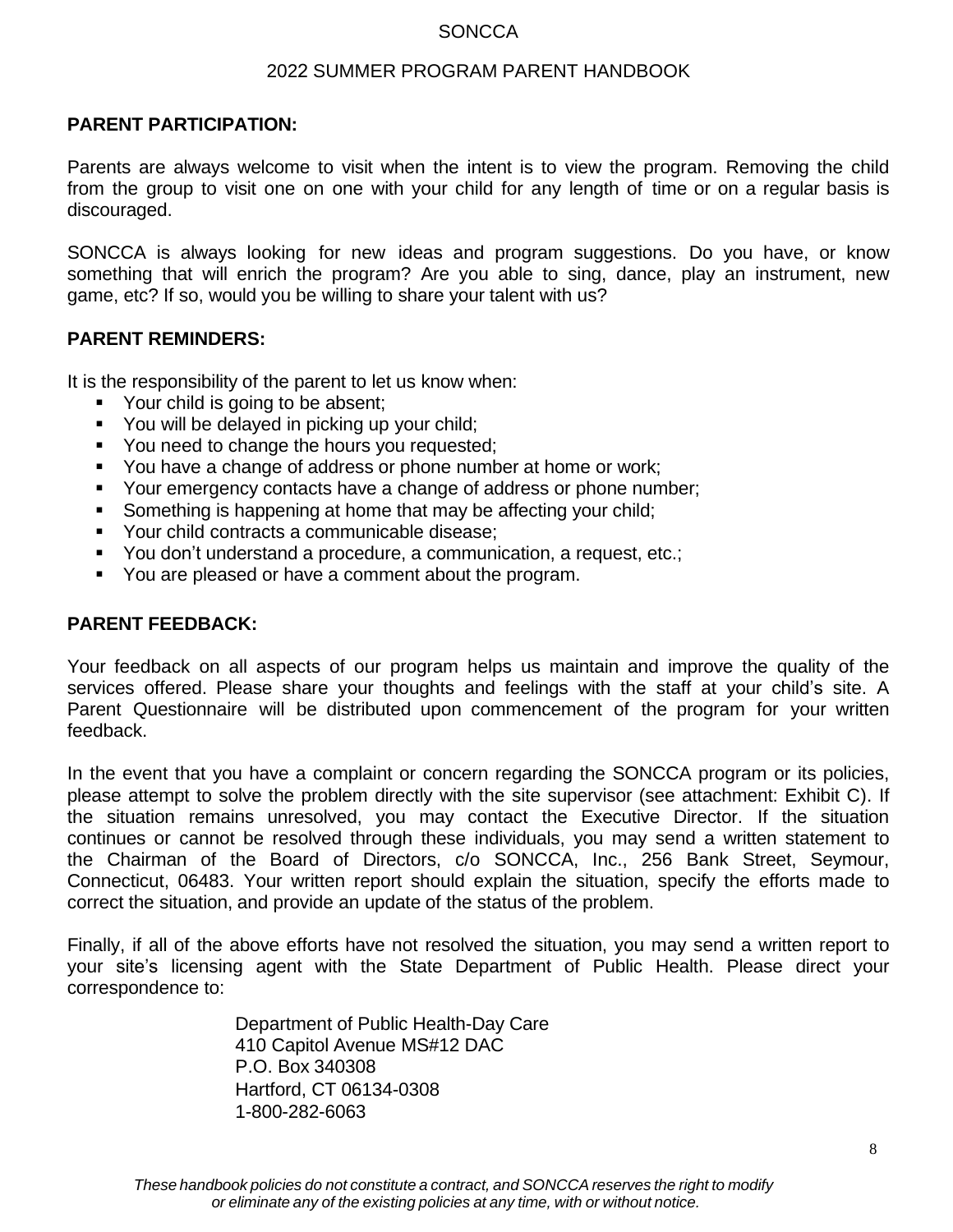## 2022 SUMMER PROGRAM PARENT HANDBOOK

# **WITHDRAWAL FROM PROGRAM POLICY:**

- 1. Withdrawals may be granted after a review of special circumstances. Written requests should be sent to the Executive Director at the SONCCA Administrative Office.
- 2. Please be advised that SONCCA will provide you with a written notice of dismissal for any of the following reasons:
	- 1. Your child's failure to follow the rules listed on page 2 of this Handbook;
	- 2. Your child's inability to interact successfully and safely in this group setting;
	- 3. Lack of cooperation by parents;
	- 4. Delinquency in payment of fees.

# **TUITION AND FEE POLICIES:**

A registration fee of \$25.00 per child and a tuition deposit of \$50.00 per week are required to reserve a space for your child. The registration fee is paid only once during the summer program period and is refundable if space is unavailable. Neither the registration fee nor the tuition deposit fee's are refundable in case of withdrawal. There is no probationary enrollment.

Tuition fees are payable in advance, not after service is rendered. The following options are available for the payment of tuition fees:

- A \$50 non-refundable deposit for each week your child is enrolled at the time of registration with the balance to be paid in full for Weeks 1, 2, 3, and 4 by June 10<sup>th</sup> and Weeks 5, 6, and 7, by July 15<sup>th</sup>.
- **Full tuition for Weeks 1 through 4 paid at the time of registration.**
- **Full tuition for Weeks 5 through 7 paid at the time of registration.**
- Check/Money Order payments only will receive a \$7.00 discount for full time and a \$3.00 discount for part time care services weekly.

The registration and tuition fees are payable by Tuition Express or Check/Money order made out to:

# **SONCCA Inc., 256 Bank Street, Seymour, CT, 06483**

The full-time fees include breakfast, two snacks per day, all field trips, and all scheduled Wet "n" Wild activities. The part-time fees include only those activities which are scheduled during the time the child is enrolled.

When a family enrolls two or more children full time, tuition is discounted for each child enrolled after the first child. If the number of sessions is not the same for each child, the child with the most sessions is considered to be the first child.

Fees are to be paid according to the aforementioned fee schedule. Children will only be permitted to attend the program if all fees have been paid in advance.

If your child has an **illness or injury lasting five or more consecutive program days**, you may request **tuition credit** by notifying the Executive Director in writing. A physician's report stating the nature of the illness and the return to summer program date must be provided.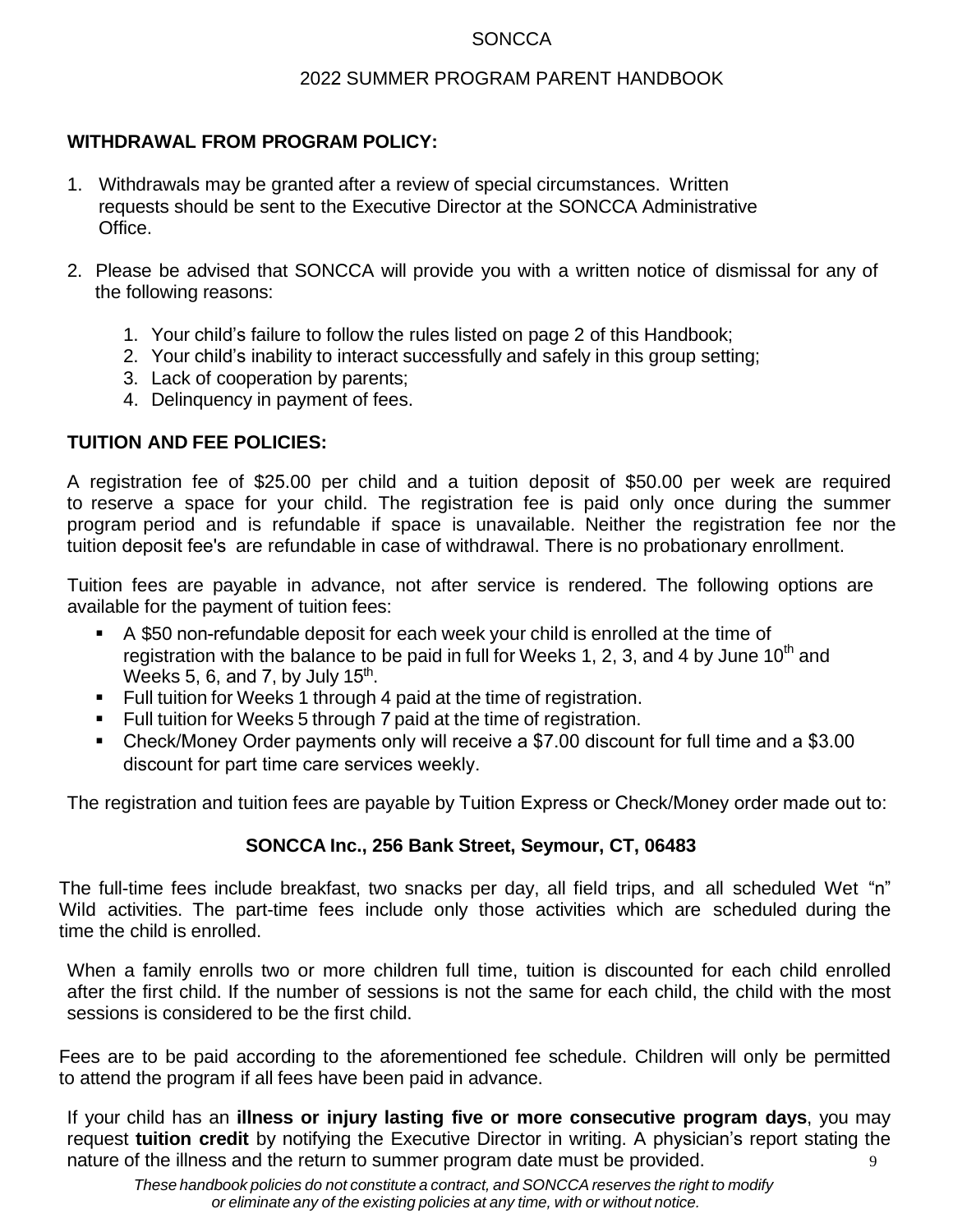#### 2022 SUMMER PROGRAM PARENT HANDBOOK

SONCCA will impose a **late pick-up fee of \$20.00 per 15-minute period per family** on any parent who picks up their child(ren) after the **enrolled block of time**. This late charge will be billed to you on a weekly basis. Payment for late fees must be made within five days of receipt of invoice. Three late pick-ups can be cause for dismissal from the program.

A **\$25.00 fee** will be charged for each check returned by the bank for any reason. The check plus the fee must be redeemed by cashier's check or money order within 3 business days after the date the check is returned. A **\$25.00 fee** will be charged for delinquent tuition remittance.

A \$25 late fee will be charged for any late payments.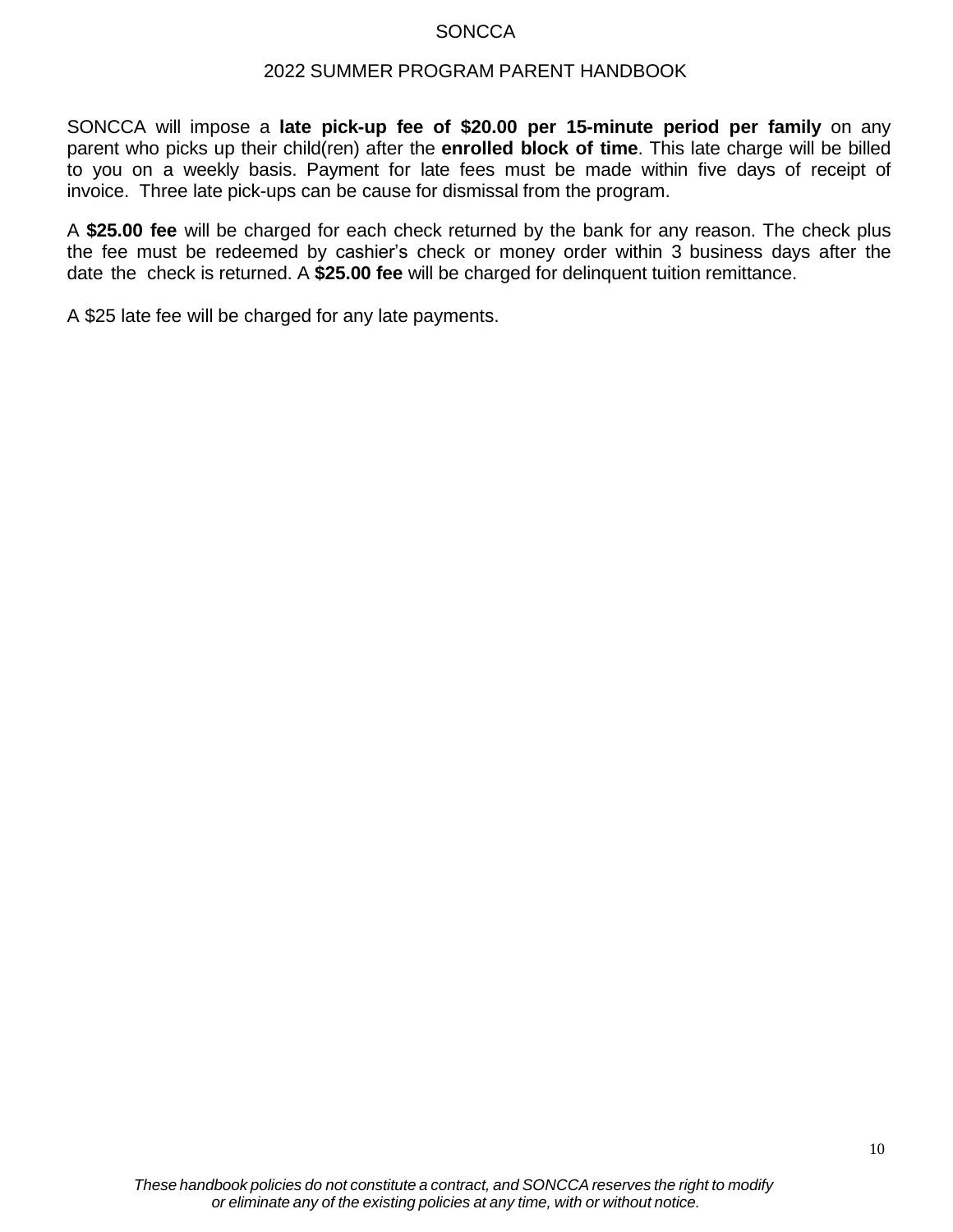| SONCCA SUMMER PROGRAM: SEYMOUR MIDDLE ACCIDENT REPORT: CHILD                                                                                                                                                                   |  |  |  |  |
|--------------------------------------------------------------------------------------------------------------------------------------------------------------------------------------------------------------------------------|--|--|--|--|
| <b>Description</b>                                                                                                                                                                                                             |  |  |  |  |
| AM.<br><b>PM</b><br>Date of Accident: <u>contract and a series of Accident:</u> Contract and Time: Contract and Time:                                                                                                          |  |  |  |  |
| Name of Injured: Name of Injured:                                                                                                                                                                                              |  |  |  |  |
| Detailed Description of Accident (Location of Incident, Origin & Cause, Contributing Factors):                                                                                                                                 |  |  |  |  |
|                                                                                                                                                                                                                                |  |  |  |  |
|                                                                                                                                                                                                                                |  |  |  |  |
| Detailed Description of Injury:                                                                                                                                                                                                |  |  |  |  |
|                                                                                                                                                                                                                                |  |  |  |  |
|                                                                                                                                                                                                                                |  |  |  |  |
| <b>Accident Management</b>                                                                                                                                                                                                     |  |  |  |  |
| First Aid Required: _______Yes _________ No First Aid Provided: _______Yes<br><b>No</b>                                                                                                                                        |  |  |  |  |
| Detailed Description of First Aid Provided:                                                                                                                                                                                    |  |  |  |  |
| <u> 1989 - Johann Stoff, amerikansk politiker (* 1908)</u>                                                                                                                                                                     |  |  |  |  |
| Were Protective Gloves Worn? The Mess Ness<br><b>No</b>                                                                                                                                                                        |  |  |  |  |
|                                                                                                                                                                                                                                |  |  |  |  |
| Was employee exposed to blood or other potentially infectious material? _______Yes _____No                                                                                                                                     |  |  |  |  |
|                                                                                                                                                                                                                                |  |  |  |  |
|                                                                                                                                                                                                                                |  |  |  |  |
| Was the Child Transported? _______Yes ________No                                                                                                                                                                               |  |  |  |  |
| If yes, where?: _____Home ______Hospital/Clinic _______________Physician's Office                                                                                                                                              |  |  |  |  |
|                                                                                                                                                                                                                                |  |  |  |  |
| AM                                                                                                                                                                                                                             |  |  |  |  |
| When & Where: Note: Note: Note: Note: Note: Note: Note: Note: Note: Note: Note: Note: Note: Note: Note: Note: Note: Note: Note: Note: Note: Note: Note: Note: Note: Note: Note: Note: Note: Note: Note: Note: Note: Note: Note |  |  |  |  |
|                                                                                                                                                                                                                                |  |  |  |  |
|                                                                                                                                                                                                                                |  |  |  |  |

Г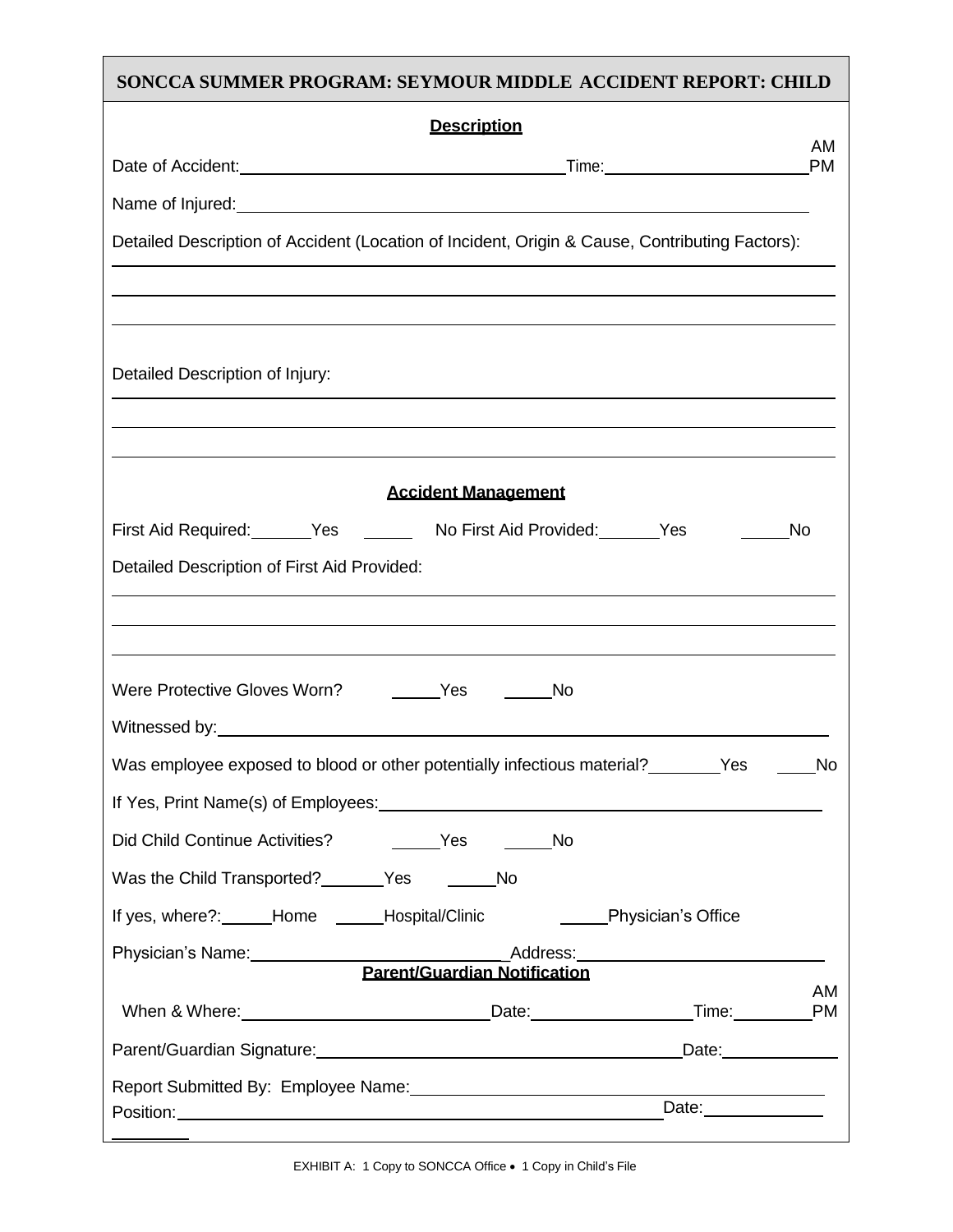# **SONCCA SUMMER PROGRAM: SEYMOUR MIDDLE SCHOOL INCIDENT REPORT: CHILD**

| <b>Description</b>                                                                                                                                                                                                            |                                     |                              |  |
|-------------------------------------------------------------------------------------------------------------------------------------------------------------------------------------------------------------------------------|-------------------------------------|------------------------------|--|
| Name of Child: Name of Child:                                                                                                                                                                                                 |                                     |                              |  |
| Date of Incident:<br><u>Date of Incident:</u>                                                                                                                                                                                 | Time: Time:                         | AM<br><b>PM</b>              |  |
| Detailed Description of Incident (Location of Incident, Origin & Cause, Contributing Factors):                                                                                                                                |                                     |                              |  |
|                                                                                                                                                                                                                               |                                     |                              |  |
|                                                                                                                                                                                                                               |                                     |                              |  |
|                                                                                                                                                                                                                               |                                     |                              |  |
|                                                                                                                                                                                                                               |                                     |                              |  |
|                                                                                                                                                                                                                               |                                     |                              |  |
| Detailed Description of Disposition:                                                                                                                                                                                          |                                     |                              |  |
|                                                                                                                                                                                                                               |                                     |                              |  |
|                                                                                                                                                                                                                               |                                     |                              |  |
|                                                                                                                                                                                                                               |                                     |                              |  |
|                                                                                                                                                                                                                               |                                     |                              |  |
|                                                                                                                                                                                                                               | <b>Incident Management</b>          |                              |  |
| Detailed Description of Action Taken:                                                                                                                                                                                         |                                     |                              |  |
|                                                                                                                                                                                                                               |                                     |                              |  |
|                                                                                                                                                                                                                               |                                     |                              |  |
|                                                                                                                                                                                                                               |                                     |                              |  |
|                                                                                                                                                                                                                               |                                     |                              |  |
|                                                                                                                                                                                                                               |                                     |                              |  |
|                                                                                                                                                                                                                               | <b>Parent/Guardian Notification</b> |                              |  |
|                                                                                                                                                                                                                               |                                     |                              |  |
|                                                                                                                                                                                                                               |                                     |                              |  |
|                                                                                                                                                                                                                               |                                     | Date: <u>Date:</u>           |  |
| Parent/Guardian Signature: 2008 2009 2010 2020 2021 2022 2023 2024 2022 2023 2024 2022 2023 2024 2022 2023 20                                                                                                                 |                                     | Date: $\qquad \qquad \qquad$ |  |
| Program Liaison's Signature: Manual According to the Contract of the Contract of the Contract of the Contract of the Contract of the Contract of the Contract of the Contract of the Contract of the Contract of the Contract |                                     | Date:_____________           |  |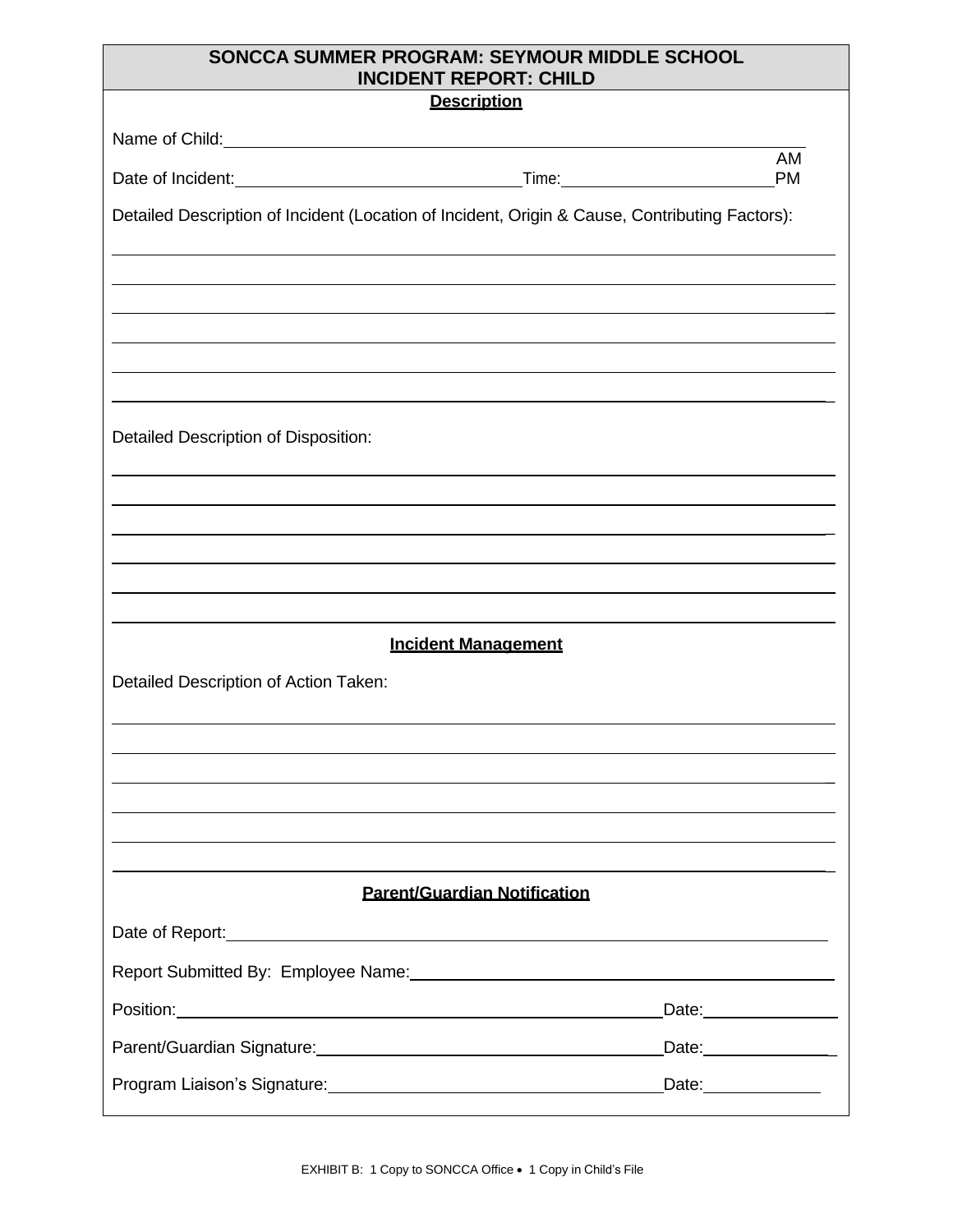# **SONCCA SUMMER PARENT CONCERN REPORT**

| <b>Description</b>                                                                                                                                                                                                                   |                                           |                               |  |
|--------------------------------------------------------------------------------------------------------------------------------------------------------------------------------------------------------------------------------------|-------------------------------------------|-------------------------------|--|
|                                                                                                                                                                                                                                      |                                           |                               |  |
| Name of Child: <u>contract and contract and contract and contract and contract and contract and contract and contract of the set of the set of the set of the set of the set of the set of the set of the set of the set of the </u> | _Group:_______________<br>$\overline{AM}$ |                               |  |
| Date of Incident: Time: Time: Time:                                                                                                                                                                                                  |                                           | <b>PM</b>                     |  |
| Detailed Description of Incident:                                                                                                                                                                                                    |                                           |                               |  |
|                                                                                                                                                                                                                                      |                                           |                               |  |
|                                                                                                                                                                                                                                      |                                           |                               |  |
|                                                                                                                                                                                                                                      |                                           |                               |  |
|                                                                                                                                                                                                                                      |                                           |                               |  |
| Names of Employees Involved:                                                                                                                                                                                                         |                                           |                               |  |
|                                                                                                                                                                                                                                      |                                           |                               |  |
|                                                                                                                                                                                                                                      |                                           |                               |  |
|                                                                                                                                                                                                                                      |                                           |                               |  |
| <b>Incident Management</b>                                                                                                                                                                                                           |                                           |                               |  |
| Detailed Description of Action Taken:                                                                                                                                                                                                |                                           |                               |  |
|                                                                                                                                                                                                                                      |                                           |                               |  |
|                                                                                                                                                                                                                                      |                                           |                               |  |
|                                                                                                                                                                                                                                      |                                           |                               |  |
|                                                                                                                                                                                                                                      |                                           |                               |  |
|                                                                                                                                                                                                                                      |                                           |                               |  |
| Parent's Signature: Management Control of Control of Control of Control of Control of Control of Control of Co                                                                                                                       |                                           | Date: <u>_______________</u>  |  |
|                                                                                                                                                                                                                                      |                                           | Date: <u>________________</u> |  |
| Site Supervisor's Signature:<br>Site Supervisor's Signature:                                                                                                                                                                         |                                           | Date: Date:                   |  |
|                                                                                                                                                                                                                                      |                                           | Date: ______________          |  |

Exhibit C Parents should complete the top portion of this form, sign and submit to site supervisor. Site Supervisor will complete lower portion of form and file as required. 1 Copy to SONCCA Office • 1 Copy in Employee's File • 1 Copy in Child's File